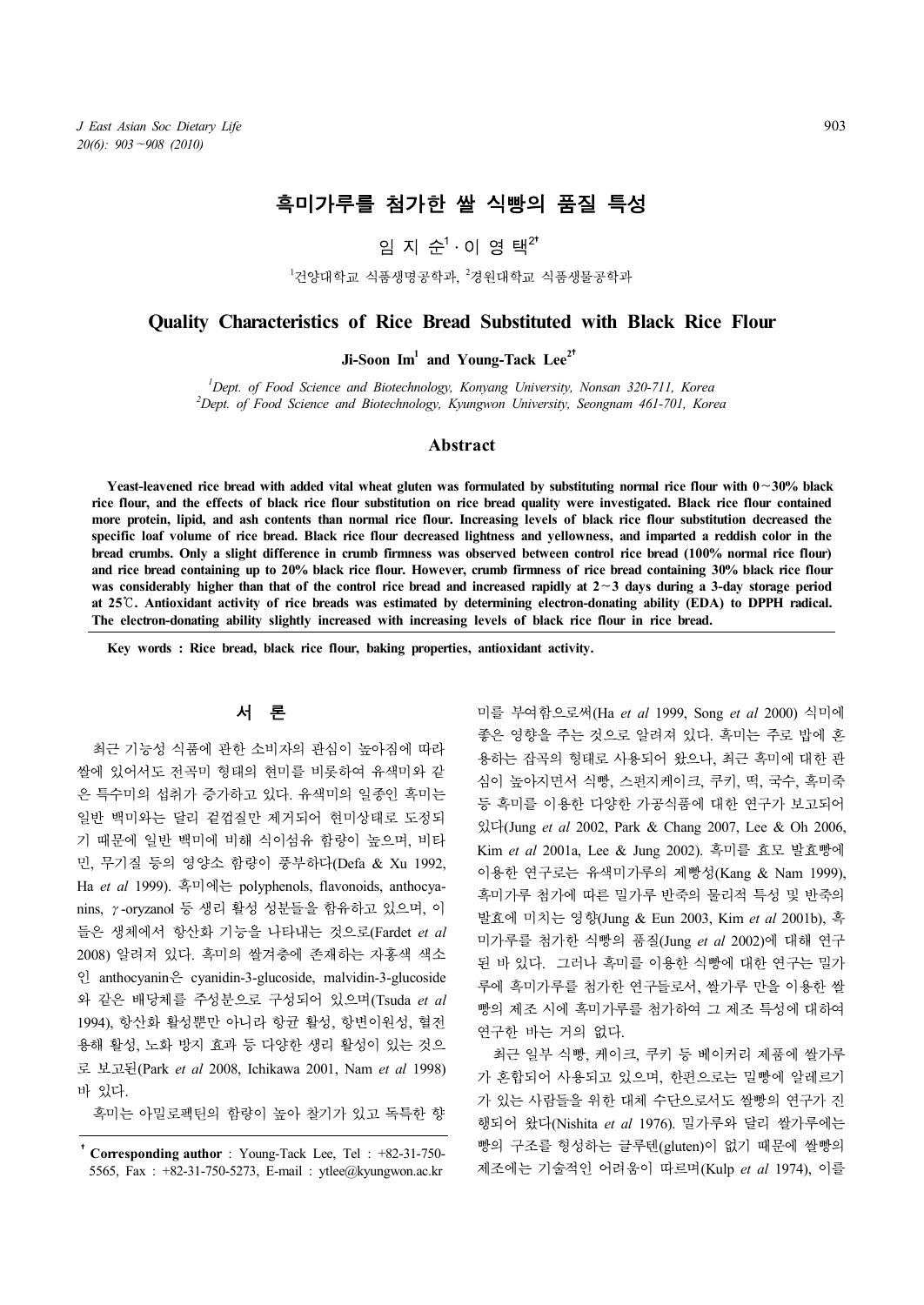극복하기 위해서 활성 글루텐, 검류, 계면 활성제 등 다양한 첨가 재료를 부수적으로 사용하여 왔다(Kang *et al* 1997, Mc- Carthy *et al* 2005, Lazaridou *et al* 2007, Kim & Lee 2009).

본 연구에서는 일반 쌀가루에 활성 글루텐, 검 및 유화제 를 첨가하여 쌀빵을 제조시에 흑미가루의 부분적인 대체가 쌀 식빵의 품질 특성에 미치는 영향을 조사하고자 하였다.

# 재료 및 방법

### 1. 재료

쌀 식빵의 제조에 사용된 쌀가루로 (주)태평양물산(Ansan, Korea)에서 생산된 백미 쌀가루와 흑미가루를 제공받았다. 활성 글루텐은 Pan-Pacific Co.(Ansan, Korea), 설탕은 제일제 당, 소금은 도염원, 탈지분유는 서울우유, 쇼트닝은 큐원, 효 모(instant dry yeast)는 Harbin Mauri Yeast Co. 제품을 시중에 서 구입하였으며, guar gum은 (주)주피터 인터내셔널(Seoul, Korea)에서 유화제인 sodium stearoyl lactylate(SSL)은 (주)일 신웰스(Seoul, Korea)에서 제공받아 사용하였다.

### 2. 일반성분 분석

쌀가루의 일반성분은 AACC 방법(2000)에 의해 수분 함량 은 105℃ 오븐 건조 방법(AACC 44-15A)에 의해 측정하였고, 회분 함량은 직접 회화법(AACC 08-01)에 의해 분석하였으 며, 조지방은 Soxhlet법(AOAC 1990)으로 측정하였다. 조단 백질은 Kjeltec auto sampler system 1035 Analyzer(Tecator Co., Sweden)를 사용하여 Micro-Kjeldahl법(AACC 46-13)으 로 측정된 질소량에 질소계수 5.95를 곱하여 산출하였다.

### 3. 흑미가루 첨가 쌀가루의 호화 특성 측정

쌀가루에 흑미가루를 첨가하여(0∼30%) 호화 양상을 신속 점도 측정계(Rapid Visco-Analyzer, Newport Scientific, Sydney, Australia)로 점도 변화를 측정하였다. 즉, 쌀가루 3.5 g(14% moisture basis)을 증류수에 분산시켜 25 mL로 조제한 시료 를 RVA cup에 넣고 50℃에서 1분간 유지한 후 분당 12.16℃ 속도로 95℃까지 증가시켰으며, 95℃에서 2.5분간 유지시킨 후 다시 11.84℃의 속도로 50℃로 냉각시켜 측정하였다. 이로 부터 호화 개시 온도, 최고 점도, 95℃에서 2.5분 후의 점도,<br>50℃로 냉각 후의 최종 점도를 측정하였다.

#### 4. 쌀 식빵의 제조

쌀가루에 흑미가루를 0∼30% 대체하여 쌀 식빵을 제조하 였으며, 쌀 식빵의 제조에 사용된 원료의 배합비율은 Table 1과 같다. 원료를 반죽기(SM200, SINMAG, Taiwan)를 사용 하여 1단에서 2분, 2단에서 6분간 반죽한 후 200 g으로 분할

| Table 1. Baking formula for rice bread based on flour basis |  |  |  |  |  |
|-------------------------------------------------------------|--|--|--|--|--|
|                                                             |  |  |  |  |  |

| Ingridients        | Rice flour substituted with black rice flour<br>$(\%)$ |      |      |      |  |  |  |
|--------------------|--------------------------------------------------------|------|------|------|--|--|--|
|                    | $\theta$                                               | 10   | 20   | 30   |  |  |  |
| Rice flour         | 100.0                                                  | 90.0 | 80.0 | 70.0 |  |  |  |
| Black rice flour   | $\mathbf{0}$                                           | 10.0 | 20.0 | 30.0 |  |  |  |
| Vital wheat gluten | 17.0                                                   | 17.0 | 17.0 | 17.0 |  |  |  |
| Sugar              | 10.0                                                   | 10.0 | 10.0 | 10.0 |  |  |  |
| Salt               | 2.3                                                    | 2.3  | 2.3  | 2.3  |  |  |  |
| Shortening         | 10.0                                                   | 10.0 | 10.0 | 10.0 |  |  |  |
| Yeast              | 3.8                                                    | 3.8  | 3.8  | 3.8  |  |  |  |
| NFDM <sup>1</sup>  | 6.3                                                    | 6.3  | 6.3  | 6.3  |  |  |  |
| Guar gum           | 0.5                                                    | 0.5  | 0.5  | 0.5  |  |  |  |
| SSI <sup>2</sup>   | 0.5                                                    | 0.5  | 0.5  | 0.5  |  |  |  |
| Water              | 81.3                                                   | 81.3 | 81.3 | 81.3 |  |  |  |

<sup>1)</sup> Non-fat dry milk.

2) Sodium stearoyl lactylate.

하여 둥글리기 하였으며, 실온에서 13분간 방치하였다. 그 후 moulder & sheeting roll(National Mfg. Co., Lincoln, USA)을 사용하여 성형한 후 식빵 팬(위 14.3×9.7 cm, 아래 12.9×6.4 cm, 높이 5.7 cm)에 넣은 다음 온도 38℃, 상대 습도 85%에 서 55분간 발효를 하였다. 발효 후 윗불 200℃, 아랫불 218℃ 로 예열한 오븐에서 17분간 굽기를 하였다.

## 5. 쌀 식빵의 품질 평가

쌀 식빵의 무게(g)는 굽기 후 1시간 동안 방냉시킨 후 측 정하였고, 부피(cc)는 종자치환법으로 측정하였으며, 이로부 터 비용적(cc/g)을 구하였다. 쌀 식빵의 저장 중 경도 측정은 Texture Analyzer(TA-XT 2, Stable Micro Systems Co., England)를 사용하여 측정하였다. 쌀 식빵을 20 mm 두께로 절단 한 후 지퍼백에 넣어 밀봉한 다음 25℃에서 3일간 저장하면 서 저장 중 경도의 변화를 측정하였다. 이때 지름 40 mm의 알루미늄 probe를 사용하여 0.5 mm/sec의 속도로 10 mm까 지 압축하여 측정하였다.

# 6. 쌀 식빵의 항산화력 측정

쌀 식빵의 항산화력은 Blois *et al* (1958)의 방법을 변형한 DPPH(1,1-diphenyl-2-picrylhydrazyl) free radical 소거능 측정 에 의해 평가하였다.

동결 건조한 식빵 시료에 증류수를 가한 후 10분간 수화 시켰으며, 5분간 균질화시킨 다음 15,000 rpm에서 30분간 원 심 분리하였다. 상징액 0.4 mL를 시험관에 취한 후 5.6 mL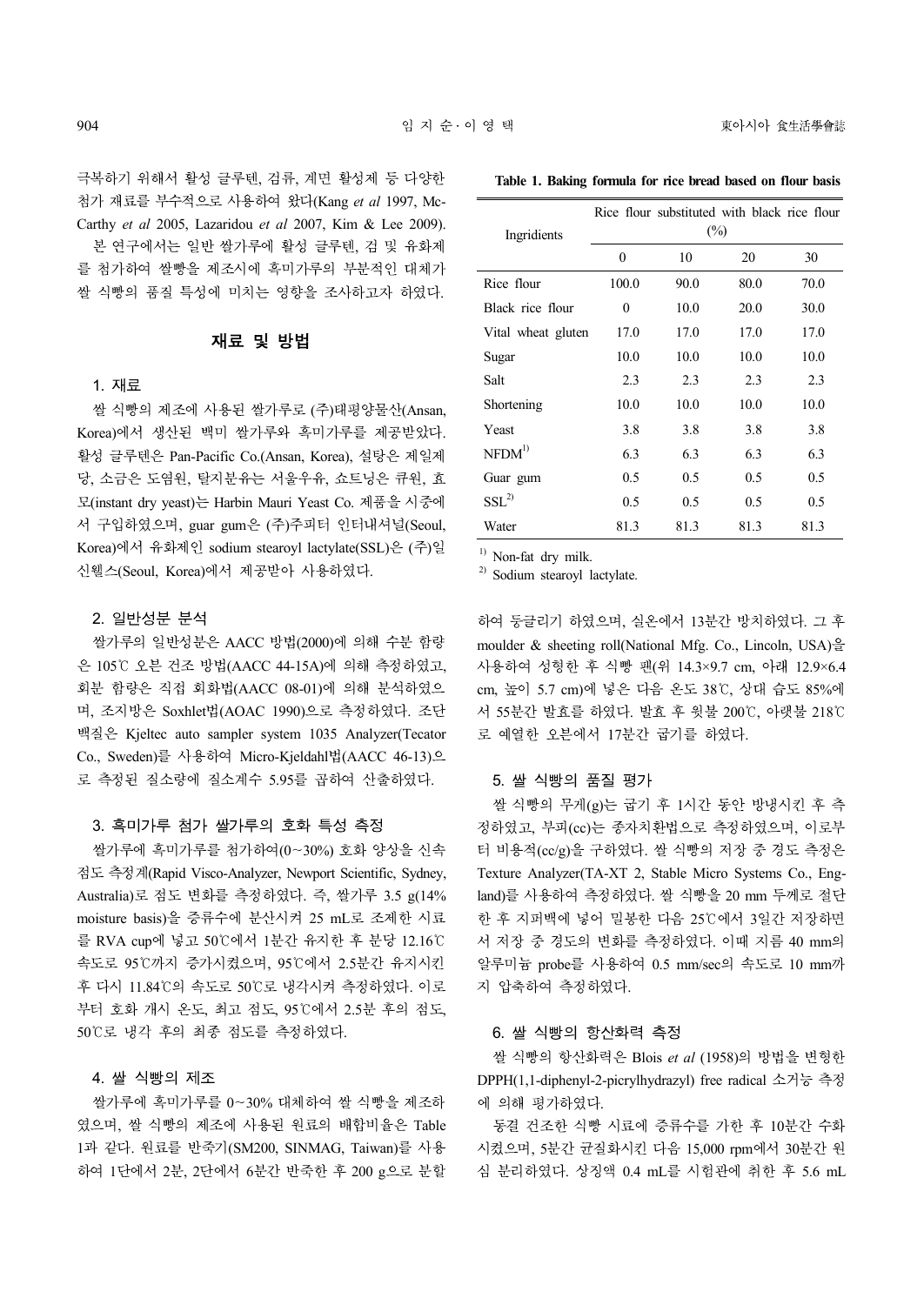의 1×10—<sup>4</sup> M DPPH ethanol 용액을 가하여 총 6 mL가 되도 록 하였으며, 이를 4분간 반응시키고 다시 여과한 다음 총 반응시간이 10분이 되면 525 nm에서 흡광도를 측정하였다. 바탕시험인 시료 무첨가구는 시료 대신 증류수를 사용하여 측정하였으며, DPPH radical 소거능(%)은 [1—(시료 첨가구 의 흡광도/무첨가구의 흡광도)]×100으로 나타내었다.

### 결과 및 고찰

#### 1. 쌀가루의 일반성분

쌀 식빵의 제조에 사용한 일반 쌀가루와 흑미가루의 일반 성분을 분석한 결과는 Table 2에 나타나 있다. 흑미가루의 단백질, 지방, 회분 함량은 각각 7.8, 2.4, 1.1%로 쌀가루의 7.4, 0.7, 0.5%에 비해 그 함량이 높게 나타났다. 흑미가루의 단백질, 지방, 회분 함량이 쌀가루보다 높은 것은 흑미를 정 미되지 않은 현미상태에서 분쇄하였기 때문으로 판단되었다. 흑미는 일반 백미뿐만 아니라 일반 현미에 비하여 단백질, 지방 함량에 있어 높은 값을 나타내고, 또한 같은 흑미 중에 서도 품종 및 산지에 따라 일반성분의 차이가 있음이 보고된 (Ha *et al* 1999) 바 있다 .

#### 2. 흑미 첨가 쌀가루의 호화 특성

흑미가루를 10~30% 대체한 쌀가루의 신속 점도 측정계

|  |  |  | Table 2. Proximate composition(%) <sup>1)</sup> of rice flour |  |  |  |  |
|--|--|--|---------------------------------------------------------------|--|--|--|--|
|--|--|--|---------------------------------------------------------------|--|--|--|--|

| Component $(\% )$ | Rice flour | Black rice flour |
|-------------------|------------|------------------|
| Moisture          | 11.33      | 13.15            |
| Crude $protein2$  | 7.39       | 7.80             |
| Crude lipid       | 0.69       | 2.37             |
| Crude ash         | 0.46       | 112              |

<sup>1)</sup> Values are means of duplicate analyses.

<sup>2)</sup> Nitrogen×5.95.

(RVA) 호화 양상을 측정한 결과는 Table 3과 같다. RVA 최 고 점도는 흑미가루 첨가 비율이 10∼20%에서 최고 점도가 약간 증가한 후 30% 첨가 비율에서 감소하는 경향을 주었다. 최고 점도와 trough 점도의 차이인 breakdown은 10% 흑미가 루 첨가구에서 약간 증가한 이후 첨가량이 증가함에 따라 감 소하는 추세를 보여주었다. RVA의 50℃ 냉각에 따른 paste 의 최종 점도는 흑미가루 첨가에 따라 약간 감소함을 보여주 었으나 크게 차이를 보이지는 않았으며, 이에 따라 최종 점 도와 최고 점도의 차이인 setback은 10∼20% 흑미가루 첨가 구에서 다소 감소한 후 30% 처리구에서 증가하는 경향을 나 타내 주었다. 흑미가루 10∼20% 첨가 쌀가루의 setback이 상 대적으로 낮은 반면 30% 첨가구에서는 setback이 다소 높게 나타나, 쌀빵의 저장 시에 빵 내부의 경도에 영향을 줄 수 있 는 것으로 생각되었다.

### 3. 흑미 첨가 쌀 식빵의 부피 및 색도

쌀가루에 흑미가루을 10∼30% 대체하여 제조한 쌀 식빵의 특성은 Table 4에 나타나 있다. 일반적으로 식빵의 부피는 빵의 품질을 평가하는 주요한 지표이다. 특히 쌀 식빵의 경우, 쌀가루에는 빵의 구조를 형성하는 글루텐 단백질이 없어(Kulp *et al* 1974) 반죽의 가스 보유력을 확보해 주는 것이 쌀 식빵 의 제조에 필수적이며, 이에 따라 쌀 식빵의 부피는 식빵의 품질 평가에서 가장 중요한 요소 중 하나이다. 본 실험에서 는 활성 글루텐뿐만 아니라 gum, 유화제의 첨가가 쌀 식빵의 제조 적성을 향상시킨다는 이전의 결과(Kim & Lee 2009)를 토대로 쌀 식빵의 제조 실험을 하였다. 백미 쌀가루로만 제조 한 대조구 쌀 식빵의 체적은 591 cc였으며, 흑미가루를 10, 20, 30% 대체하여 제조함에 따라 각각 564 cc, 506 cc, 423 cc로 감소하였다(Fig. 1). 따라서 쌀 식빵의 비체적(cc/g)은 대조구 의 3.36에서 흑미가루 첨가 쌀 식빵의 3.21∼2.39로 점차 감 소하였다. 흑미가루의 첨가가 일반 쌀가루만으로 제조한 쌀 빵의 부피에 비해 감소하는 이유는 흑미가루의 첨가 수준이 증가함에 따라 현미 상태인 흑미에 함유된 식이섬유의 영향

|  | Table 3. Rapid visco-analyzer(RVA) pasting properties of rice flour substituted with different levels of black rice flour <sup>1)</sup> |  |  |  |  |  |  |
|--|-----------------------------------------------------------------------------------------------------------------------------------------|--|--|--|--|--|--|
|  |                                                                                                                                         |  |  |  |  |  |  |

| Black rice flour    | Pasting temp. |       |        | Viscosity $(RVU)^{2}$ |       |         |
|---------------------|---------------|-------|--------|-----------------------|-------|---------|
| substituted $(\% )$ | $\hat{C}$     | Peak  | Trough | <b>Breakdown</b>      | Final | Setback |
| $\theta$            | 70.6          | 285.8 | 231.0  | 54.8                  | 361.6 | 75.6    |
| 10                  | 71.4          | 296.4 | 232.3  | 64.1                  | 357.5 | 61.1    |
| 20                  | 72.2          | 290.0 | 228.9  | 61.1                  | 354.5 | 64.5    |
| 30                  | 70.6          | 271.4 | 213.7  | 57.7                  | 356   | 84.6    |

 $<sup>1)</sup>$  Values are means of duplicate determinations.</sup>

<sup>2)</sup> Trough = minimum viscosity after the peak, breakdown = peak viscosity minus trough viscosity, setback = final viscosity minus peak viscosity.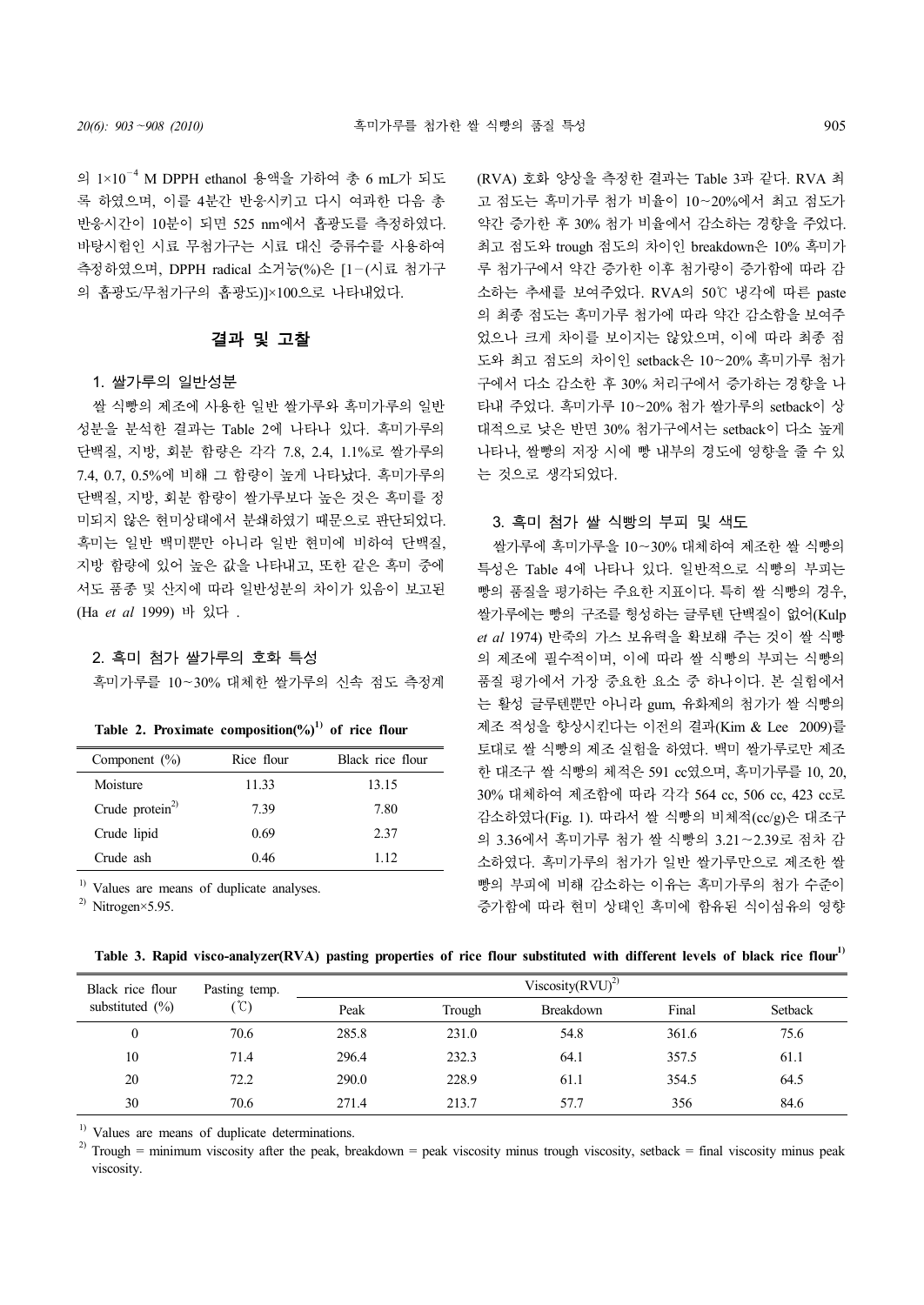**Table 4. Baking properties of rice bread prepared from rice flour substituted with different levels of black rice flour1)**

| Black rice flour<br>substituted<br>$\frac{1}{2}$ | Loaf<br>volume<br>(cc)        | Loaf<br>weight<br>$\left( \mathbf{g} \right)$ | Specific loaf<br>volume<br>(cc/g) |
|--------------------------------------------------|-------------------------------|-----------------------------------------------|-----------------------------------|
| 0                                                | 590.7 $\pm$ 11.5 <sup>a</sup> | $175.8 \pm 0.4^b$                             | $3.36 \pm 0.06^a$                 |
| 10                                               | 564.4 $\pm$ 14.2 <sup>b</sup> | $175.6 \pm 0.2^b$                             | $3.21 \pm 0.08^b$                 |
| 20                                               | 505.8 $\pm$ 21.5 <sup>c</sup> | $177.1 \pm 2.3^{\circ}$                       | $2.86 \pm 0.16$ <sup>c</sup>      |
| 30                                               | $422.9 \pm 22.5$ <sup>d</sup> | $177.2 \pm 0.9^a$                             | $2.39 \pm 0.11$ <sup>d</sup>      |

<sup>1)</sup>Values are means of triplicate determinations. Means with the same alphabet in each column are not significantly different at *p*<0.05 using Duncan's multiple range test.



**Fig. 1. Internal appearance of rice bread prepared from rice flour substituted with different levels(0**∼**30%) of black rice flour.**

으로 식빵 부피의 감소가 발생한 것으로 판단되었다. 식이섬 유를 첨가한 식빵의 경우, 부피가 감소하고 단단해진다고 보 고한 바(Pomeranz *et al* 1977, Lai *et al* 1989)와 유사하게 흑 미가루 식이섬유는 쌀빵 반죽의 글루텐과 작용하여 반죽의 발달을 방해하여 반죽의 가스 보유력을 떨어뜨리는 것으로 생각되었다.

흑미가루를 첨가하여 제조한 쌀 식빵의 겉껍질과 내부의 색을 측정한 결과는 Table 5와 같다. 쌀 식빵의 내부색은 흑 미가루의 첨가량이 증가함에 따라 L값이 현저히 떨어져 어 두워졌고, 적색도는 증가하면서 황색도는 약간 감소하였다.

이는 밀가루에 흑미가루를 첨가한 식빵에서 흑미가루 antho cyanin의 적자색이 강해지면서 전체적으로 색상이 어두워지 고 적색도가 증가하였다는 결과(Jung & Eun 2002, Lee *et al* 2007)와 일치하였다. 쌀빵의 겉껍질 색의 경우 내부색과 마 찬가지로 흑미가루 첨가량이 증가함에 따라 L값이 감소하여 색상은 점차 어두워졌으며, a, b값은 다소 감소하는 경향을 보여 적색도와 황색도가 떨어지는 것으로 나타났다.

### 4. 흑미 첨가 쌀 식빵의 저장 중 경도 변화

Texture analyzer를 사용하여 흑미가루를 첨가한 쌀 식빵 의 저장 중 내부 텍스쳐를 측정한 결과는 Fig. 2에 나타나 있 다. 쌀 식빵을 제조한 직후에 측정한 쌀 식빵의 초기 경도는 대조구 쌀빵의 234 g에서 흑미가루를 첨가량에 따라 증가하 였으며, 특히 30% 흑미가루를 첨가한 쌀빵의 경도가 대조구 쌀빵보다 약 2배 가량 높았다. 밀가루에 흑미가루를 첨가한 식빵의 경우, 흑미가루 첨가 비율이 증가함에 따라 식빵의 경 도에 다소간의 증감이 있지만, 20% 첨가 비율까지 유의적인 차이가 없는 것으로 보고된 바 있다(Oh *et al* 2001, Jung *et al* 2003). 쌀 식빵의 경도에 영향을 줄 수 있는 요인으로는 빵의 수분함량, 부피, crumb 기공의 발달 정도 등이 있으며, 흑미 첨가량이 증가함에 따라 쌀 식빵의 부피가 감소하고, 빵 내부의 기공 크기가 조밀해짐에 따라 쌀 식빵의 초기 경도가 높아지는 것으로 생각되었다 쌀빵의 저장 중 경도는 모든 처 리구에서 저장 1일까지는 완만하게 증가한 이후로 저장 3일 째까지 증가율이 높게 나타났다. 대조구 쌀 식빵에 비해 흑 미가루 첨가 10∼20% 쌀빵에서는 저장 중 쌀 식빵의 경도에 크게 차이를 보이지 않은 반면, 초기 경도가 현저히 높은 30% 흑미가루 첨가 쌀빵에서는 저장 중 경도가 계속적으로 가장 높은 추세로 측정되었다.

### 5. 흑미 첨가 쌀 식빵의 항산화 효과

흑미가루을 첨가하여 제조한 쌀 식빵을 동결 건조하여 준 비한 시료의 항산화성을 DPPH radical 소거법으로 측정한

**Table 5. Crumb and crust color of rice bread prepared from rice flour substituted with different levels of black rice flour1)**

| Black rice flour |                               | Crust color                   |                               |                               | Crumb color            |                                |
|------------------|-------------------------------|-------------------------------|-------------------------------|-------------------------------|------------------------|--------------------------------|
| $(\%)$           |                               | a                             |                               |                               | a                      |                                |
| 0                | 53.16 $\pm$ 3.58 <sup>a</sup> | $11.84 \pm 2.62$ <sup>a</sup> | $34.75 \pm 0.92$ <sup>a</sup> | $74.32 \pm 0.83^{\text{a}}$   | $-2.20\pm3.72^{\circ}$ | $29.63 \pm 0.53^{\circ}$       |
| 10               | $48.28 \pm 2.74$ <sup>a</sup> | $9.77 \pm 3.18^{ab}$          | $33.67 \pm 0.86^a$            | 52.30 $\pm$ 1.69 <sup>b</sup> | $2.00\pm4.10^{ab}$     | $25.83\pm0.46^{\circ}$         |
| 20               | $43.05 \pm 1.14^{\circ}$      | $10.30 \pm 1.29^{\circ}$      | $32.05\pm0.89^{\circ}$        | 43.37 $\pm$ 0.44 $\rm{c}$     | $4.52 \pm 3.76^a$      | $25.02 \pm 1.32$ <sup>bc</sup> |
| 30               | $39.36 \pm 0.93^c$            | $8.15 \pm 2.29^{\circ}$       | $30.53 \pm 0.82$ <sup>c</sup> | $34.94 \pm 1.14$ <sup>d</sup> | $3.91 \pm 3.98^a$      | $23.18 \pm 0.46$ <sup>c</sup>  |

<sup>1)</sup> Values are means of triplicate determinations. Means with the same alphabet in each column are not significantly different at  $p$  < 0.05 using Duncan's multiple range test.

L=lightness value, 100=white, 0=black :  $+a=$ red :  $-a=$ green :  $+b=$ vellow :  $-b=$ blue.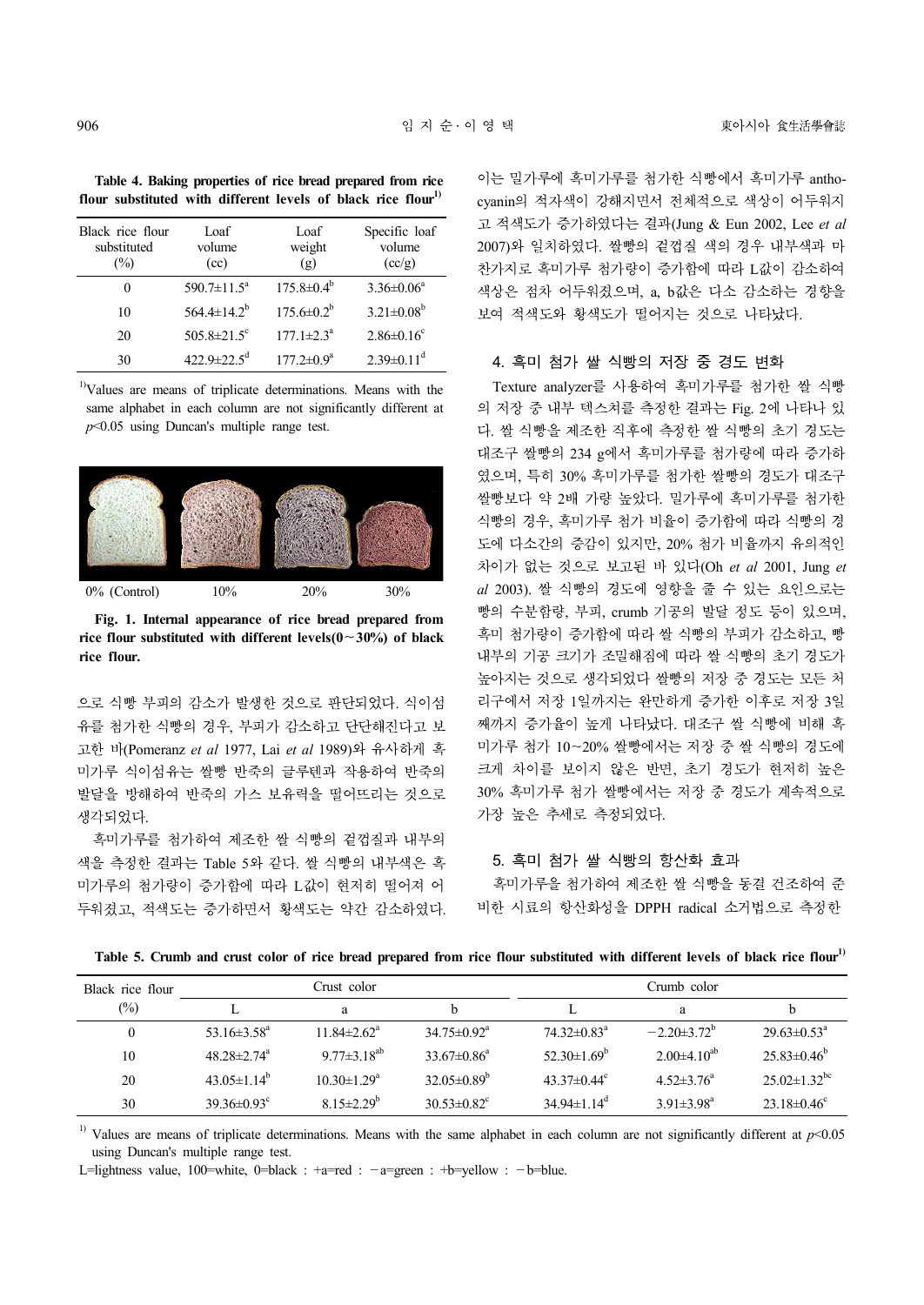

**Fig. 2. Changes in crumb hardness of rice bread prepared from rice flour substituted with different levels of black rice flour.**

결과는 Table 6에 나타나 있다. DPPH radical은 항산화 물질 의 전자공여능으로 인해 radical이 소거되어 원래의 짙은 자 식이 탈색되는 정도로서 항산화능을 측정하는데 널리 사용 되고 있다. 전자공여능이 클수록 활성 radical에 전자를 공여 하여 이를 환원시키거나 상쇄시키는 능력이 커서 강한 항산 화력을 나타내므로 전자 공여 작용은 식품 중의 항산화력의 척도로 사용될 뿐만 아니라 인체 내에서 노화를 억제하는 작 용과 관련이 있는 것으로 알려져 있다. 일반 쌀가루로만 제 조한 쌀 식빵의 DPPH radical 소거능은 15.9%였으며, 흑미가 루의 첨가 비율이 증가함에 따라(10∼30%) 19.1~28.3%로 높게 측정되어 흑미가루 첨가 쌀 식빵은 대조구 쌀 식빵에 비해 항산화능이 약 20∼80% 증가하는 것으로 나타났다. 이 는 흑미 첨가 밀가루 식빵에서 흑미가루 첨가 비율이 증가함 에 따라 DPPH radical 소거능이 증가한다는 결과(Kim & Lee

**Table 6. DPPH radical scavenging effect of rice bread prepared from rice flour with different levels of black rice flour**

| Black rice flour<br>substituted $(\%)$ | DPPH radical scavenging<br>activity <sup>1)</sup> $(\% )$ |
|----------------------------------------|-----------------------------------------------------------|
| 0                                      | 15.9                                                      |
| 10                                     | 19.1                                                      |
| 20                                     | 25.9                                                      |
| 30                                     | 28.3                                                      |

<sup>1)</sup> Values are means of duplicate analyses.

2007)와도 일치하였다.

흑미는 일반 백미, 현미뿐만 아니라 유색미 중에서도 총 폴 리페놀 함량이 현저히 높았으며, 이는 anthocyanin 색소에 기인 하여 DPPH에 대한 강한 소거능이 있는 것으로 보고된(Seo *et al* 2008) 바 있다. 흑미는 조리방법에 따라 anthocyanin 함 량에 영향을 미치며(Hiemori *et al* 2009) 열에 대해서는 비교 적 안정성이 있는 것으로 연구된(Yoon *et al* 1997) 바 있다. 흑미가루를 첨가한 쌀 식빵에서 항산화 활성이 높아지는 이유는 흑미 anthocyanin이 제빵 과정 중에서도 충분히 보존 되어 DPPH radical 소거 활성에 기여함으로써 항산화 활성 으로 작용하기 때문으로 생각되었다.

# 요 약

일반 쌀가루에 활성 글루텐, gum 및 유화제를 첨가하여 쌀 빵을 제조시에 흑미가루의 부분적인 대체(10∼30%)가 쌀 식 빵의 품질 특성에 미치는 영향을 조사하였다. 쌀 식빵의 부피 는 일반 쌀가루로만 제조한 100% 쌀가루 식빵에 비해 흑미가 루의 첨가 수준이 증가함에 따라 점차 감소하였다. 흑미가루 를 첨가한 쌀 식빵의 내부색은 흑미의 어두운 색상에 의해 L값 이 현저히 감소하여 어두워졌으며, 적색도는 증가하고, 황색 도는 약간 감소하였다. 흑미가루 첨가 쌀 식빵의 저장 중 텍스 쳐에서 대조구 쌀 식빵과 비교하여 흑미가루 10∼20% 첨가 쌀 식빵은 3일간 저장 기간 중에 식빵의 경도에 크게 차이를 보 이지 않았으나, 흑미가루 30% 첨가 쌀 식빵에서는 경도가 현 저히 높게 증가하였다. 흑미가루 첨가 쌀 식빵의 DPPH radical 소거능은 흑미 첨가 비율이 증가함에 따라 증가하여 흑미 첨 가 쌀 식빵의 항산화 활성은 높아지는 것으로 확인되었다.

# 감사의 글

본 연구는 2010년도 경원대학교 지원에 의한 결과로 이에 감사드립니다.

# 문 헌

- AACC (2000) *Approved Methods of the AACC* 10th ed. American association of cereal chemists, St. Paul, MN, USA.
- AOAC (1990) *Official Methods of Analysis* 15th ed. Association of official analytical chemists, Washington DC, USA.
- Blois MS (1958) Antioxidant determination by the use of a stable free radical. *Nature* 181: 1199-1200.
- Defa G, Xu M (1992) A study on special nutrient of purple glutinous rice. *Scientia Agric Sinica* 25: 36-41.